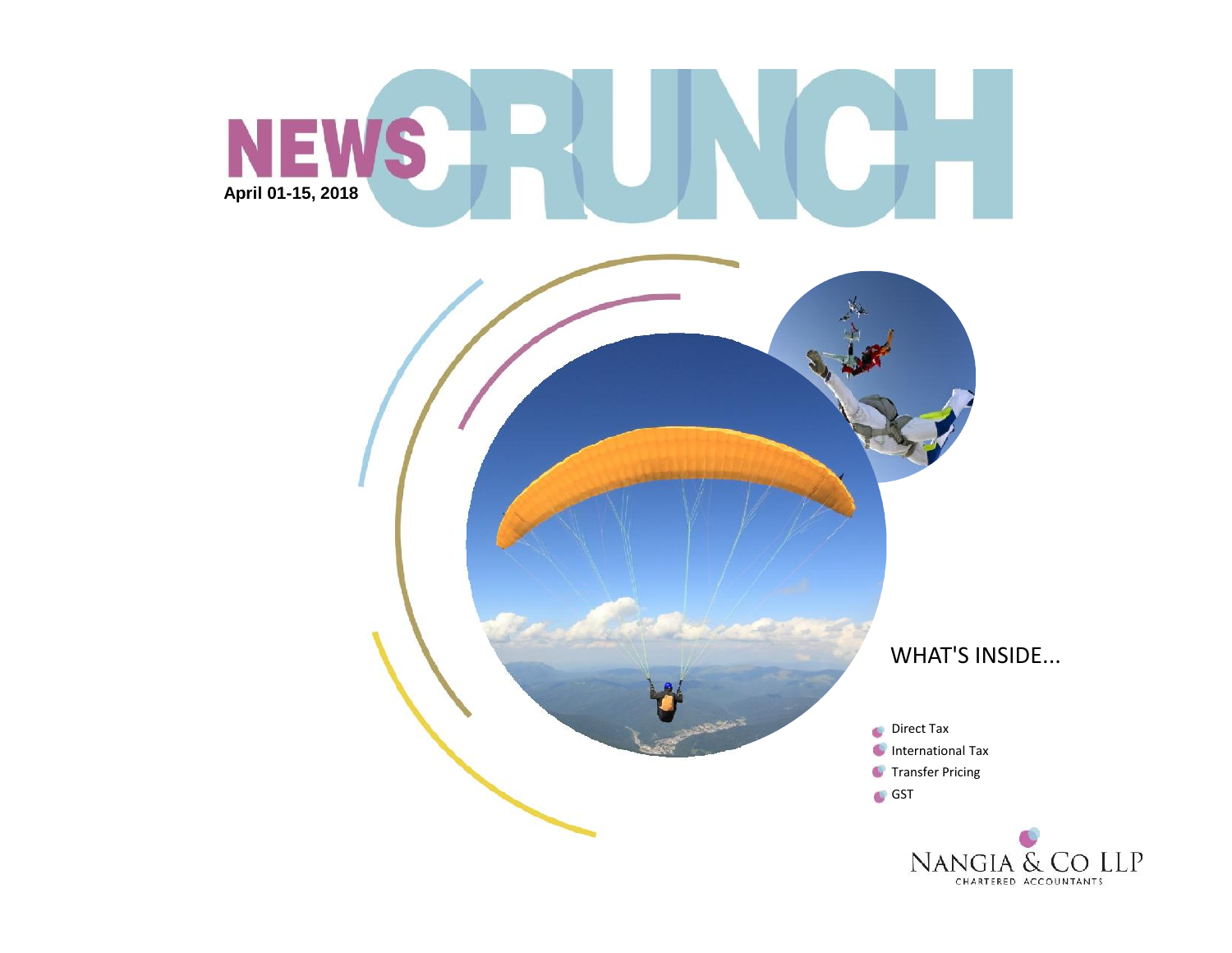### What's inside*…*

### **DIRECT TAX**

- 1. Delhi Tribunal rules that domain registration fees charged by a non-resident entity is taxable as 'royalty' as per clause (vi) read clause (iii) of Explanation 2 to Section 9(1) because such rendering of services in connection with the use of an intangible property is similar to the trademark
- 2. Authority for Advance Rulings rules that services rendered by an oil & gas service provider in the nature of seismic data acquisition, processing and interpretation though vessels/ equipment would constitute Fixed Place PE in India even for a duration of 113 days, in absence of a corresponding specific provision under India-UAE tax treaty for such services, rejects Taxpayer's contention for applying threshold provided for Service PE under the tax treaty, saying Service PE is not applicable for the kind of services rendered by Applicant.

#### **INTERNATIONAL TAX**

- 3. India, Finland settle Nokia tax row
- 4. UK Revisits Proposed BEPS Changes To Its Double Tax Treaties
- 5. Looming Flipkart Tax Ruling on Discounts Creates 'Panic' in India
- 6. German Industry Cautions Against EU Digital Tax

### **TRANSFER PRICING**

- 7. Delhi ITAT holds CBDT Instruction No. 3/2003, quashes TPO reference on international transaction <5 cr
- 8. HC upheld ITAT's order, allowing overhead expense allocation by JV partners to taxpayer
- 9. ITAT directs separate benchmarking for consultancy services and explains mechanism of capacity adjustment

**GST**

10. No IGST on overseas trading absent importation of goods into India

### **DIRECT TAX**

1. Delhi Tribunal rules that domain registration fees charged by a nonresident entity is taxable as 'royalty' as per clause (vi) read clause (iii) of Explanation 2 to Section 9(1) because such rendering of services in connection with the use of an intangible property is similar to the trademark



#### **Brief Facts of the Case:**

- Godaddy.com LLC ('Assessee') is a limited liability company located in the USA. It is engaged in the business as accredited domain name registrar authorized by Internet Corporation for Assigned Names and Numbers ('ICANN').
- During the year under consideration, Assessee earned two different types of income, namely, income from web-hosting services and income from domain registration charges.
- While the Assessee offered its income from web-hosting charges as 'royalty', as it involved allowing use of space on its server to its clients

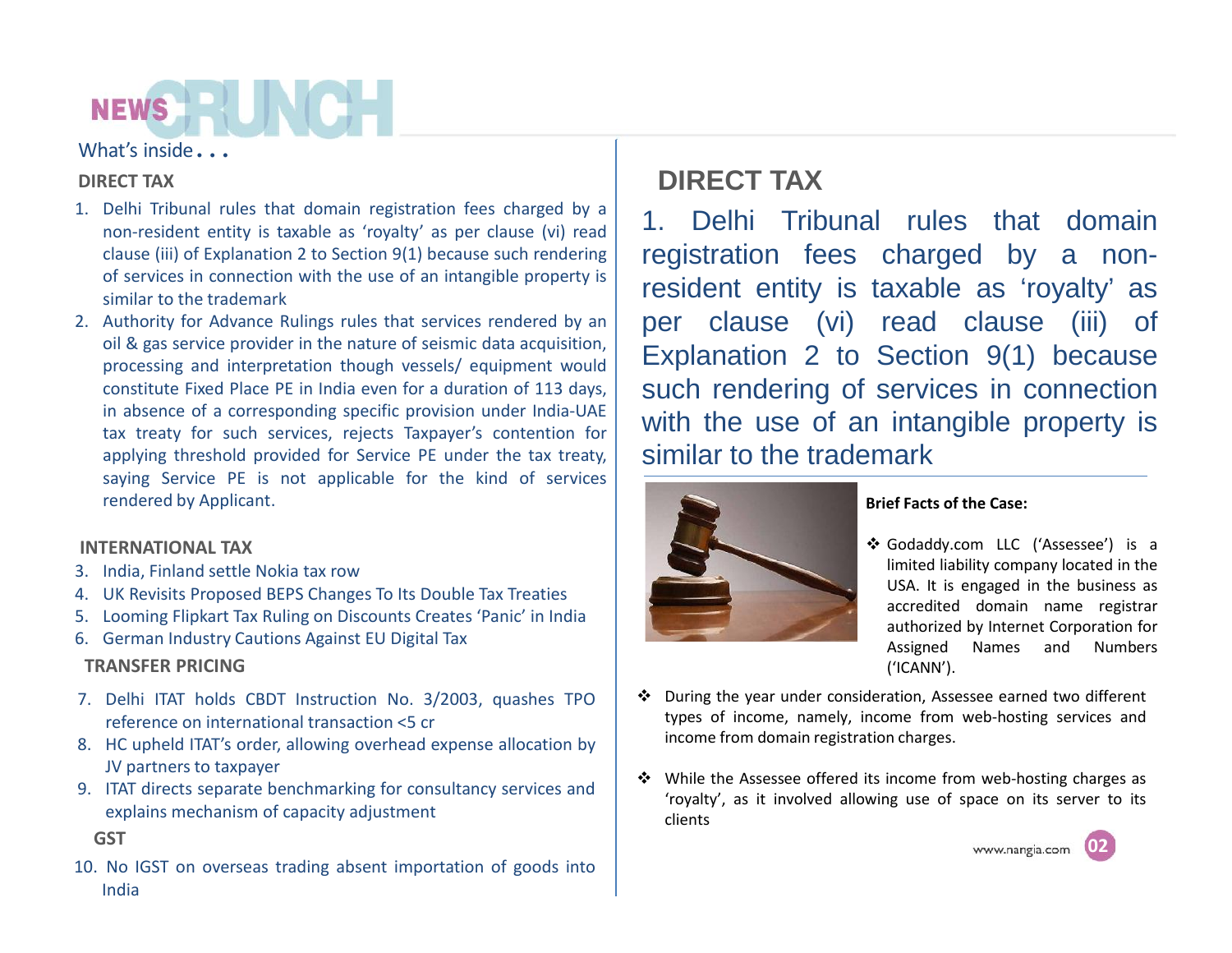- $\cdot$  While the Assessee offered its income from web-hosting charges as 'royalty', as it involved allowing use of space on its server to its clients
- However, Assessee claimed its income from "domain registration fees", which was essentially in nature of assistance to companies in registration of their websites with the ICANN, to be not taxable in India. The assessee claimed that such services were neither in nature of 'royalty' nor in nature of 'Fees for Technical Services', and thus could not be taxed in India in absence of any presence/ activities in India.
- However, the Assessing Officer ("AO") taxed income from 'domain registration services' as 'royalty' as per clause (vi) read clause (iii) of Explanation 2 to Section 9(1) of the Income Tax Act, 1961 ("The Act"), which was also confirmed by the DRP.
- Aggrieved, Assessee filed appeal before the Income Tax Appellate Tribunal ("ITAT" or "Tribunal").

#### **Contentions of Assessee**

- $\div$  At the outset, the Assessee stated that it was governed under the Income Tax Act, 1961 ("The Act"), as being a tax transparent Limited Liability Company incorporated in the USA, it was not eligible to claim benefit under the provisions of India-USA tax treaty.
- $\div$  The Assessee further contended that web hosting services and domain name registration services are independent services, and taxability of both the services have to be examined separately.
- \* The Assessee explained that domain name registration is the process of registering a domain name which identifies one or more IP address with a name that is easier to remember and use in URLs to identify particular web pages.
- \* The Assessee further stated it merely provided certain assistance in registration of website domain of its clients with the ICANN, which merely included services such as checking the availability of desired domain name, facilitating registration of the domain name of the users, assigning unique IP address for the domain name and maintaining a record of all the domain names and their IP addresses. The Assessee contended that the entire process of such assistance in domain name registration was automated process, without any human intervention and it did not involve granting of any right in the nature of copyright or trademark or any similar rights to give rise to income in nature of 'royalty'.
- \* The Assessee further contended that for providing domain registration service, none of the employees of the assessee visited India and all services are provided from outside India. The assessee doesn't have any fixed business presence in India in the form of any branch/liaison office and the business operations are undertaken from outside India.
- Hence, it was claimed that the income from 'domain registration fees' was not in the nature of 'royalty' or 'fees for technical services' and it could not be taxed in India, being not attributable to any activity carried out in India.
- The Assessee also placed reliance on decision of Hon'ble Delhi High Court in the case of Asia Satellite Telecommunications Co. Ltd. Vs. DIT-[2011] 197 Taxman 263 and of Authority for Advance Rulings in the case of Dell International Services (India) Pvt. Ltd.- [2008] 218 CTR 209.

#### **Contentions of Revenue**

**03**  $\div$  The Revenue argued that the transaction of domain name registration services and web hosting services are interconnected processes.

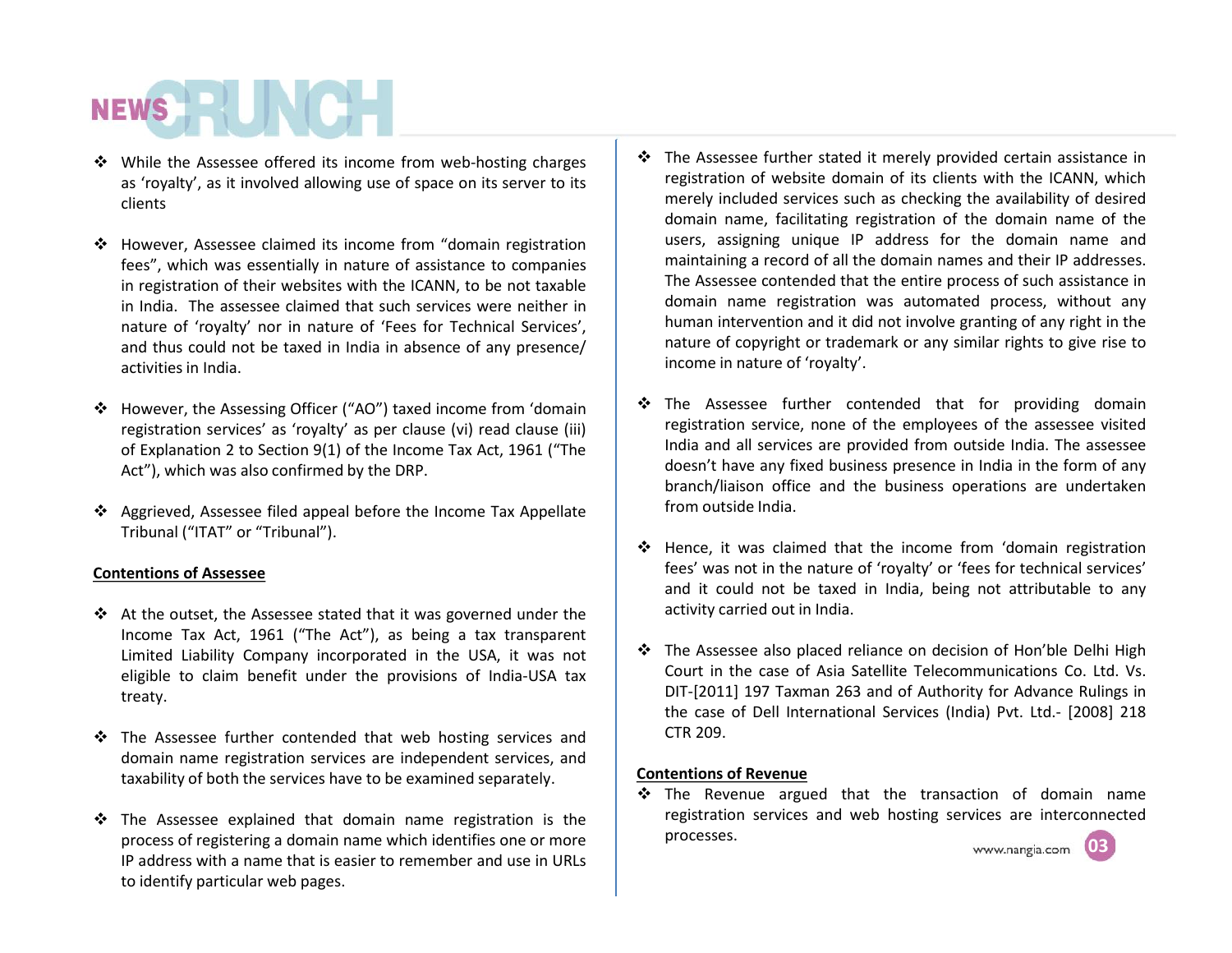The revenue also stated that domain name is an intangible asset similar to trademark and services rendered by Assessee are integral and inextricably linked to domain name, which is similar to trademark.

 $\div$  The Revenue contended that the assessee is rendering services in connection with such domain name registration and therefore, the charges received by the assessee clearly fall within the definition of royalty u/s 9(1)(vi) of the Act.

#### **Hon'ble ITAT's Judgment**

- While pronouncing its decision, Hon'ble ITAT relied on principles laid down under various case laws rendered in context of intellectual property rights disputes, including Supreme Court judgment in the case of Satyam Infoway Ltd. [2004] Supp (2) SCR 465 (SC), wherein it was held that internet domain names are subject to the legal norms applicable to other intellectual properties such as trademarks. Also the domain name is a valuable commercial right and it has all the characteristics of a trademark and accordingly, it was held that the domain names are subject to legal norms applicable to trademark.
- On the similar grounds, Hon'ble ITAT relied on Bombay High Court ruling in the case of Rediff Communications Ltd. –AIR 2000 Bombay 27, wherein it was held that domain names are of importance and can be a valuable corporate asset and such domain name is more than an internet address and is entitled to protection equal to a trademark.
- Further, ITAT discussed the Delhi High Court ruling in the case of Tata Sons Limited -90 (2001) DLT 659 (Delhi), wherein it was held that domain names are entitled to protection as a trademark because they are more than an address.
- Based on principles laid down in above-mentioned case laws, the ITAT held that "the rendering of services for is similar to trademark.
- $\cdot$  Therefore, the charges received by the assessee for services rendered in respect of domain name is royalty within the meaning of Clause (vi) read with Clause (iii) of Explanation 2 to Section 9(1) of Income-tax Act".
- $\cdot$  In view of the above, ITAT upheld the orders of the lower authorities and rejected Assessee's appeal.

#### **NANGIA'S TAKE**

- *At the outset, this decision again highlights that principles laid down in context of commercial/ intellectual property disputes can also be used in deciding correct nature of a transaction and determining taxability of income from such transaction. Thus, while taking a position in complex tax issues, a Taxpayer must be mindful of principles laid down by various courts under other laws as well.*
- *Further, this is one of very few decisions of the Tribunal, where issue of taxability of domain name registration charges has been discussed and decided by the Tribunal. In our view, positions taken by both Assessee and tax Authorities have reasonable basis to support their tax positions, and we can expect this dispute to travel to the Higher Courts, before a conclusive answer is arrived at in such issues.*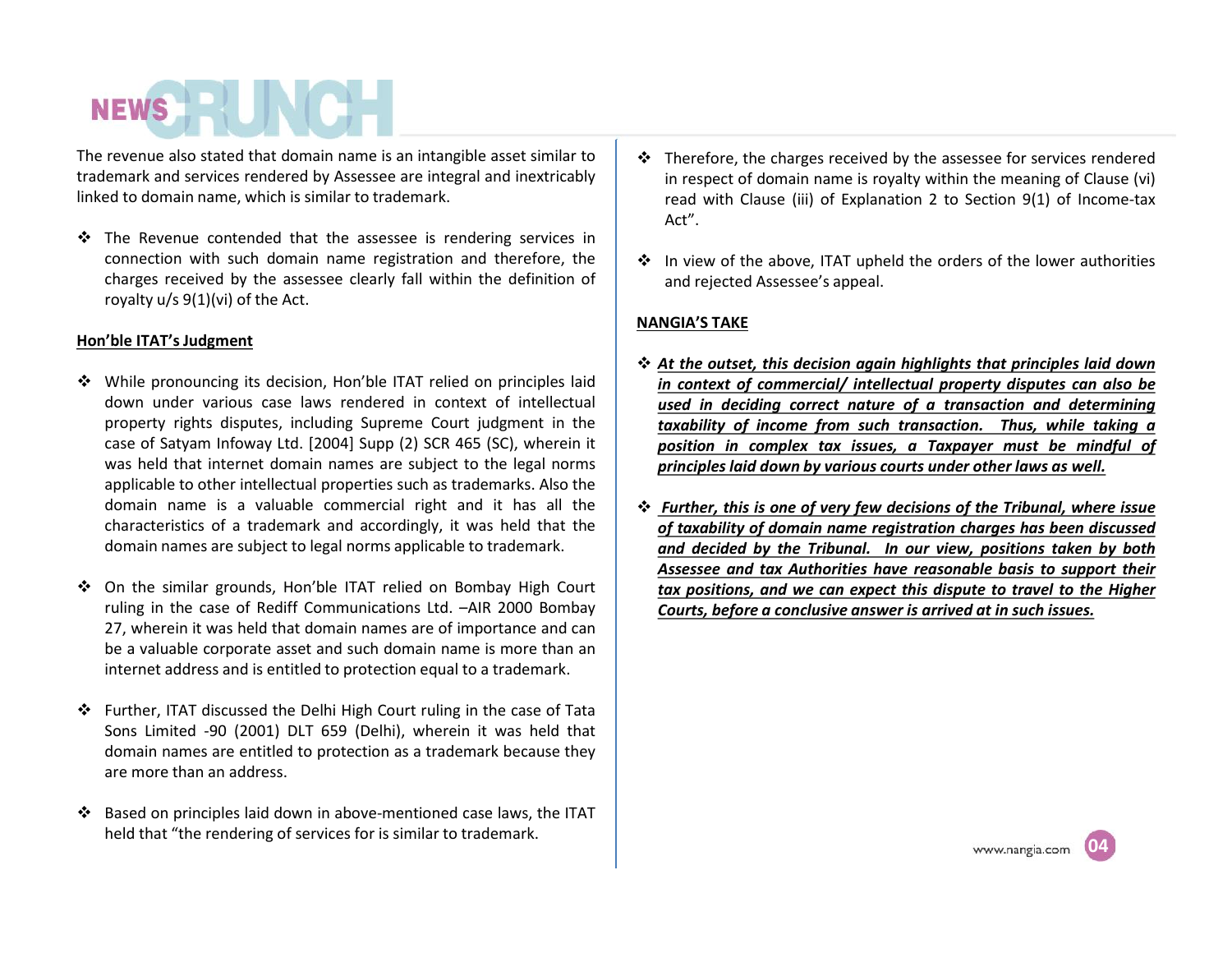2. Authority for Advance Rulings rules that services rendered by an oil & gas service provider in the nature of seismic data acquisition, processing and interpretation though vessels/ equipment would constitute Fixed Place PE in India even for a duration of 113 days, in absence of a corresponding specific provision under India-UAE tax treaty for such services, rejects Taxpayer's contention for applying threshold provided for Service PE under the tax treaty, saying Service PE is not applicable for the kind of services rendered by Applicant.



#### **Facts of the case**

 SeaBird Exploration FZ LLC, UAE ('**the Applicant**') is a company incorporated under the laws of UAE, and is its tax resident. It is engaged in the business of rendering geophysical services to the oil and gas exploration industry which are aimed at increasing the exploration success of its oil and gas clients and maximizing their production.

- $\cdot$  During the year under consideration, the applicant provided services to Oil and Natural Gas Corporation Ltd ('**ONGC**') for 4C-3D seismic data acquisition, processing and interpretation in the Mumbai High Field.
- $\triangle$  Applicant sought ruling on following questions in respect of its tax liability in India:
	- i. Whether the services provided by the Applicant constitute Fees for Technical Services ('**FTS**') u/s 9(1)(vii) of the Income Tax Act, 1961 ('**the Act'**)?
	- ii. Whether the services provided by the Applicant constitute Royalty u/s 9(1)(vi) of the Act?
	- iii. Whether the Applicant can be considered as having a Permanent Establishment ('**PE**') in India in terms of Article 5 of the India-UAE Double Taxation Avoidance Agreement ('**DTAA**')?
	- iv. If income of the Applicant is taxable in India, whether the same can be computed in accordance with the provisions of Section 44BB of the Act?

#### **Applicant's Submissions**

- $\triangle$  Applicant submitted that the income earned from the transaction is neither in the nature of FTS/ Royalty nor is the income taxable as business income as there is no PE of the Applicant in India.
- $\cdot$  The Applicant used vessels for undertaking its operations in India and had a presence of 133 days in India in respect of ONGC's contract. Therefore, it submitted that it did not have a PE in India in terms of Article 5(2)(i) (Service PE) of the DTAA.

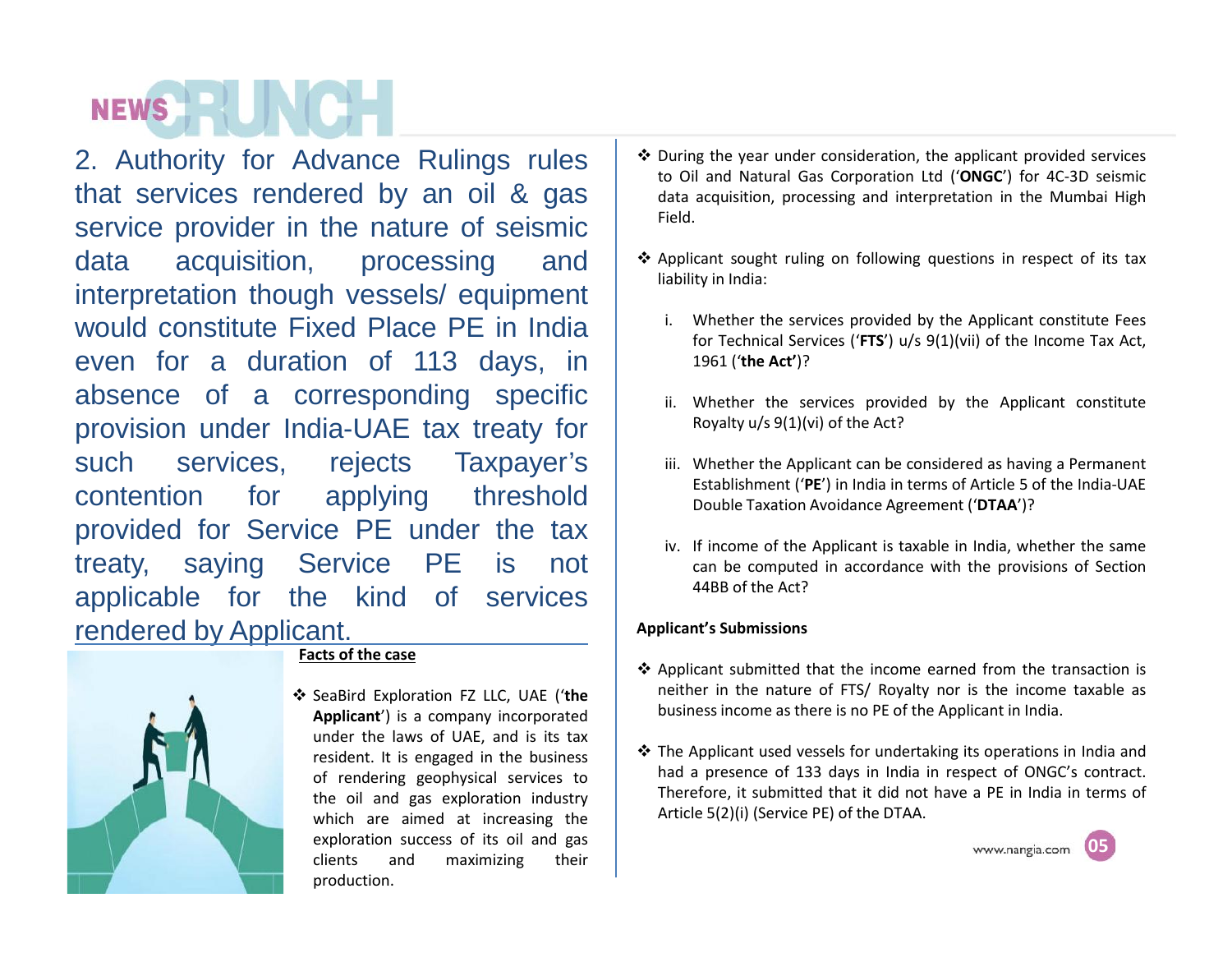- $\cdot \cdot$  It contended that the special provision has to be given preference and priority as against a general provision. Hence, the contract being a service contract, Article 5(2)(i) of the DTAA would apply, since the work was completed within 113 days, which was less than the threshold for creating a Service PE.
- The Applicant further relied upon the decision of Hon'ble Delhi High Court in the case of **National Petroleum Construction Company v. DIT [2016] 383 ITR 648** wherein it was held that, "*places of business as specified under sub-paras (h) and (i) of paragraph 2 of Article 5, cannot be construed as a PE of an enterprise unless they exist for a period of at least nine months."*
- $\div$  Nevertheless, the Applicant submitted that without prejudice, its income from ONGC contract may be computed as per provisions of Section 44BB of the Act.

#### **Revenue's Submissions**

- $\div$  Revenue agreed with Applicant's submission that the income earned by Applicant in respect of the activities carried out did not constitute FTS or Royalty in terms of the decision of Hon'ble Supreme Court in the case **ONGC v. CIT [2015] 376 ITR 306 (SC)**.
- Revenue further accepted that the activities of the Applicant fell within the purview of the term "in connection with" exploration of mineral oils, as stipulated u/s 44BB of the Act.
- ❖ In reference to Question No. (iii), the Revenue strongly contended that the Applicant has a "Fixed Place PE" within the meaning of Article 5(1) of the DTAA in the form of seismic vessels which were at the disposal of the Applicant. It further mentioned that Length of Period is not a criterion under Article 5(1) of the DTAA.

 $\cdot \cdot$  Revenue was of the view that the movement of the vessel was an integrated one having commercial and geographical coherence. It took support of the judgment in case of **M/s Poompuhar Shipping Corp. Ltd. Vs. ITO(IT) [2014] 360 ITR 257 (Madras)** wherein, it was held that *"A movable place of business is thus treated as fixed place of business and most of the equipment is used at fixed points within a proximate area on a repetitive continuous basis for sufficient period of time as required by the business."* The Revenue also placed reliance on decision of Delhi Tribunal in case of **Fugro Engineers BV (ITA No. 269/DEL-2007) reported at [2008] 26 SOT 78 (Delhi)**, to contend that vessel of the Applicant constituted a Fixed Place PE in India.

#### **Advance Ruling pronounced by the Authority**

- \* Regarding Question (i) and (ii), the Authority agreed with the view of both, the Applicant and the Revenue that the income from the Activities under consideration does not constitute FTS or Royalty.
- $\triangle$  Coming to Question (iii), the authority relied upon the decision of Hon'ble Supreme Court in the case of **Formula One World Championships Limited (2017) 80 taxman.com 347** to hold that the vessels used by the Applicant passed all 3 tests for constituting a PE as per Article 5(1) of the DTAA, namely, there is permanence of duration to the extent that is required by the business, and not meaning forever; there is a fixed place which are the vessels in the High Seas in a definite and composite geographical area, and from which its business of survey in connection with exploration is carried out; and lastly this place is at the disposal of the Applicant.
- The Authority referred to **Klaus Vogel's Commentary on Double Taxation Conventions, Third Edition (para 44, pg 294)** to conclude that whenever two States wanted clarity with regard to taxability of income arising from activities in connection with exploration of mineral oil,



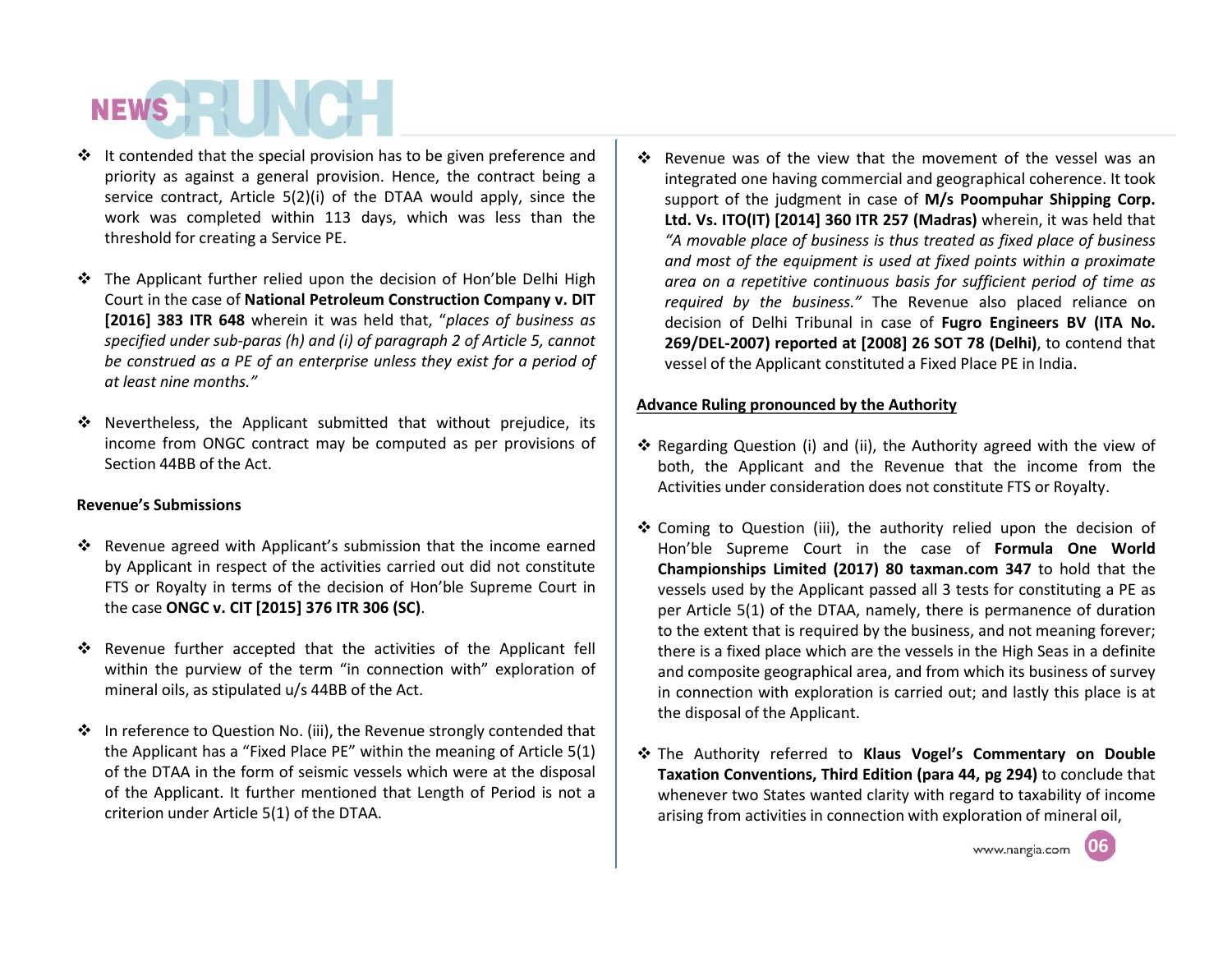subject to a duration clause, they would incorporate a specific clause to that effect. And thus, since UAE DTAA has no such mention with regard to activities in connection with exploration or connected activities, it is clear that there is no specific provision in paragraph 2 of Article 5 of the India UAE DTAA, either mentioned or intended, that could cover the services carried out by the Applicant in connection with exploration of mineral oil. *Thus, the Authority held that there is no scope for getting into the debate of interplay between paras 1 and 2 of Article 5 of the India UAE DTAA, or to resolve any conflict therein, since the services rendered by the Applicant are not covered by any ofthe sub paras of para 2 of Article 5 or any other para.*

- $\div$  It was therefore concluded that the Applicant has a fixed place PE in India, as per para 1 of Article 5, in the form of its vessels used in connection with the exploration of mineral oil/ natural resources under agreement with the ONGC.
- Lastly, regarding Question (iv), the Authority held that since the activities of the Applicant are in connection with exploration of mineral oils, the special provisions of section 44BB apply, and the income of the Applicant would be computed as laid out therein.

#### **NANGIA'S TAKE**

 *In this ruling, the Hon'ble AAR has adopted a narrow interpretation of Service PE clause in a tax treaty and held that in case of Service PE, only those services will be covered, which are essentially personal services rendered through employees/ other personnel. In respect of services such as seismic data acquisition, processing and interpretation in the Mumbai High Field, which involve rendering of services through vessels/ various equipment mounted thereon and not merely personal services, the AAR has taken a view that for such activity, specific clauses involving oil & gas exploration services or installation/ structure used for exploration or extraction of natural resources could be applicable and not the Service PE clause.*

 *The Ruling also puts emphasis that if a particular Treaty does not contain specific PE clause similar to activity being performed by a Taxpayer, then determination of PE may have to be governed by the general Paragraph 1 of Article 5 and therefore re-emphasizes the principle that, any determination of PE or taxability ofany particular income would depend on specific provisions of relevant tax treaty instead of general perceptions/ provisions and taxpayers need to be careful about selecting their tax positions.*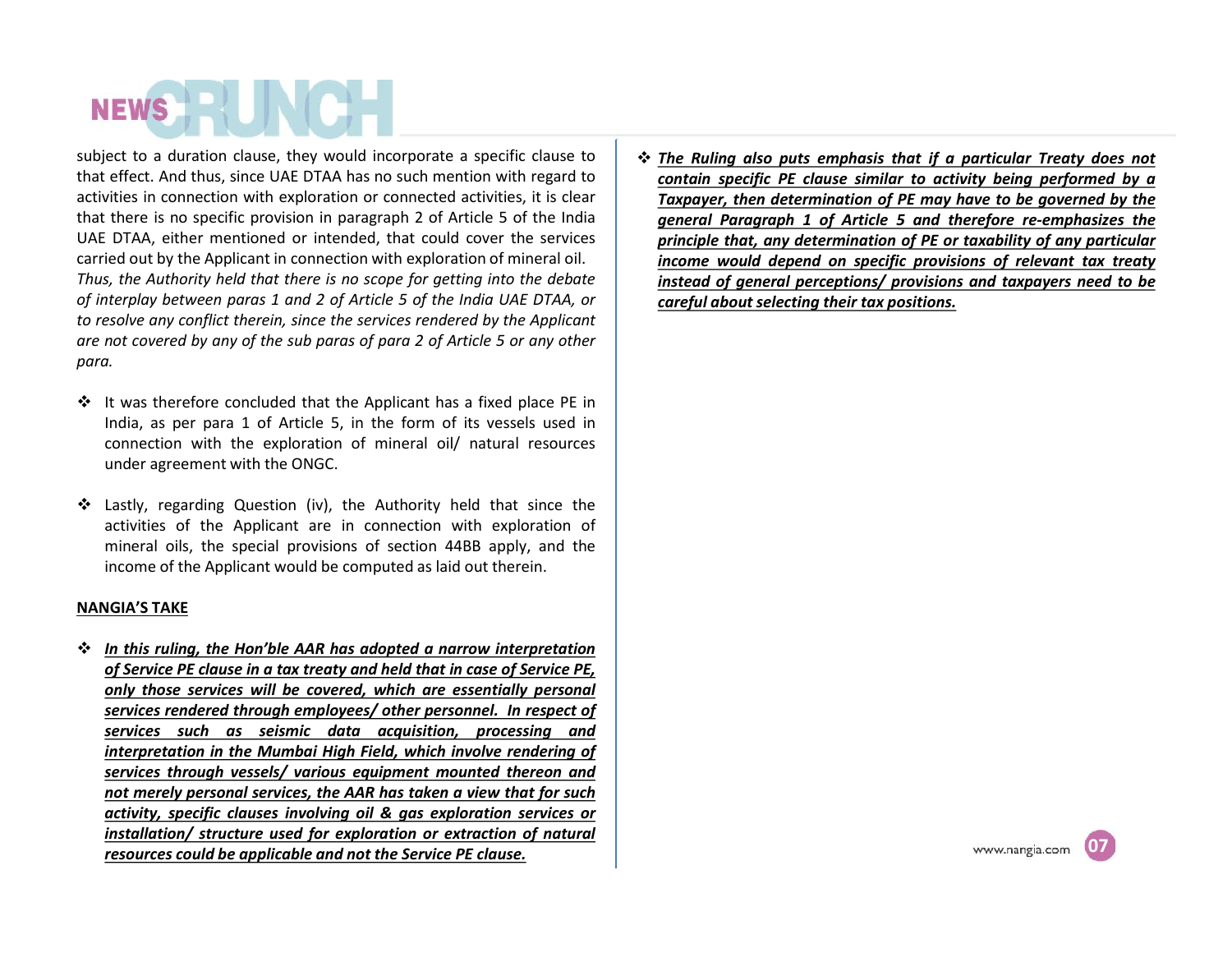### **INTERNATIONAL TAX UPDATES**

### 3. India, Finland settle Nokia tax row

India and Finland have reached an accord on the tax dispute with Nokia under the Mutual Agreement Procedure (MAP), clearing the way for the sale of the company's Chennai plant, which has been idle for more than three years, officials said. This involves a payment of Rs 1,600 crore, a sum that was deposited with the government by Nokia in March.

The resolution covers disputes pertaining to Nokia India as well as Nokia Corp., said the officials.

Under MAP, settling a case with the other government essentially means closing all pending proceedings related to a tax matter. It is increasingly seen as the preferred mode for settling cross-border disputes.The resolution brings to an end one of the biggest tax disputes involving multinational companies. This, along with the Vodafone and Shell tax cases, had been identified with the aggressive stance of the tax department. "Resolution has been reached... Nokia has agreed to make | Source: provisional tax payment," a senior income tax department official told ET.

#### *Source:*

https://economictimes.indiatimes.com/news/company/corporate trends/india-finland-settle-nokia-tax-row/articleshow/63838851.cms

### UK Revisits Proposed BEPS Changes To Its Double Tax Treaties

The UK tax agency, HM Revenue and Customs, on April 16, 2018, released proposed changes to the list of amendments it intends to make to its bilateral double tax avoidance agreements through the OECD's base erosion and profit shifting multilateral instrument.

The new document – Proposed changes to the provisional list of UK reservations and notifications under the MLI as made at signature  $$ updates the UK's proposed policy set out when it first signed the MLI.

The BEPS MLI, developed through negotiations involving more than 100 countries and jurisdictions as part of the OECD's BEPS project, is intended to enable countries to incorporate BEPS-related amendments into their tax treaties without having to renegotiate bilateral treaties on a piecemeal basis. It is due to enter into force on July 1, 2018.

https://www.taxnews.com/news/UK\_Revisits\_Proposed\_BEPS\_Changes\_To\_Its\_Double Tax Treaties 76733.html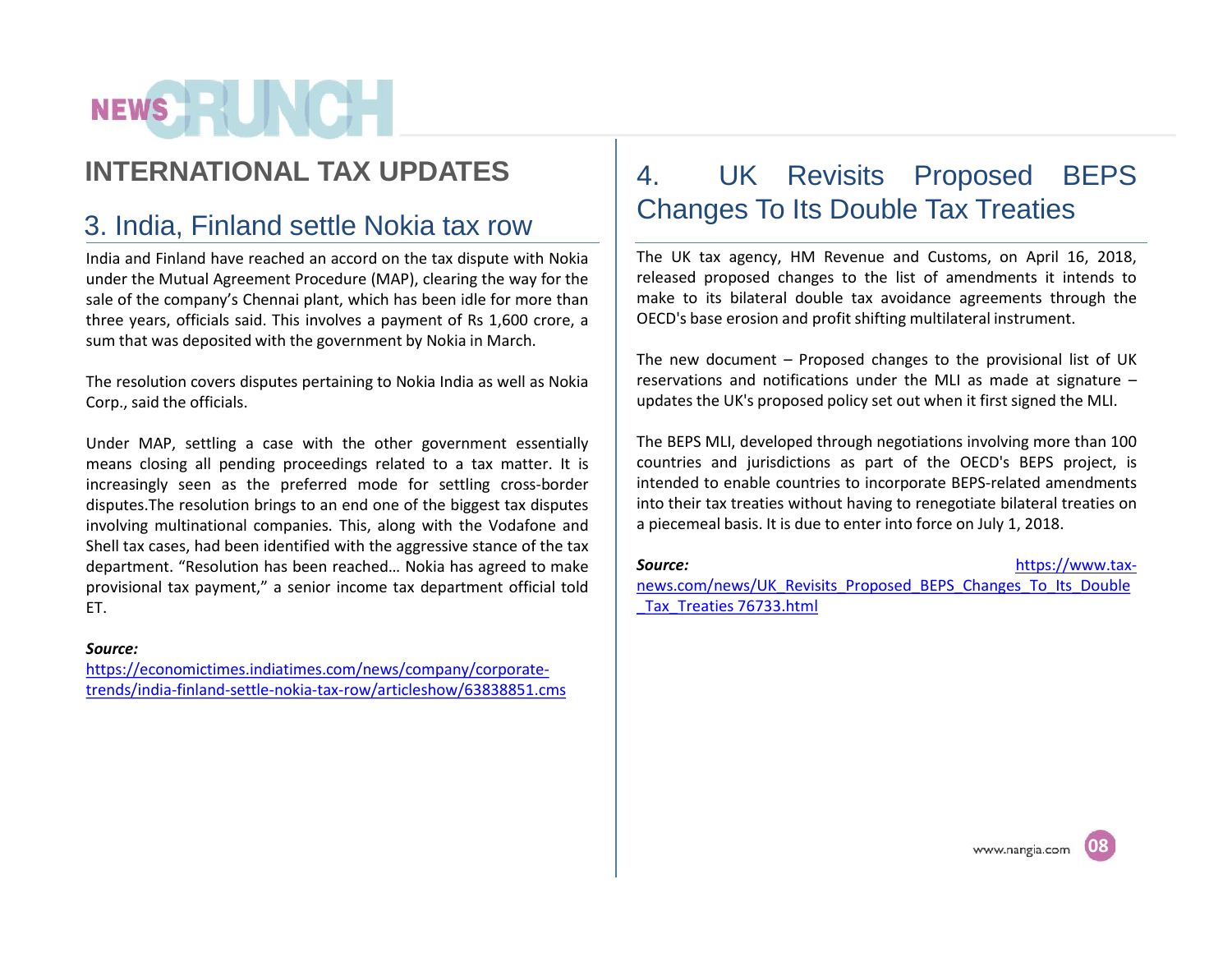### 5. Looming Flipkart Tax Ruling on Discounts Creates 'Panic' in India

A pending tax court ruling could stymie foreign companies trying to enter or advance in the Indian marketplace by offering steep discounts on consumer goods—a common practice among e-commerce companies.

Flipkart India Pvt. Ltd., an India-based online retailer, is awaiting a decision from the Bangalore Income Tax Appellate Tribunal on whether losses incurred from discounting are taxable as a capital expenditure or deductible as a revenue expenditure.

The company is currently fighting the \$16.8 million tax bill on the grounds that marketing expenses drive sales and should be deductible as a revenue expense.

Source: https://www.bna.com/looming-flipkart-tax-n57982091269/

### 6. German Industry Cautions Against EU Digital Tax

The Federal Association of German Industry (BDI) has said that proposals for a tax on digital companies will be detrimental to the European economy and exacerbate trade tensions between Europe and the United States.

In comments published on the association's website, BDI Chief Executive Joachim Lang called for an "internationally coordinated approach" to the taxation of the digital economy, rather than short-term unilateral solutions that will increase the tax burden on companies investing in digitization.

"Our companies are increasingly pursuing digital business models and are therefore also affected by the EU digital tax. As they digitize their products and processes, they face additional tax burdens. An EU digital tax is detrimental to the industry," Lang said.

"The proposal for an EU digital tax comes at an inopportune time because it exacerbates transatlantic tensions. The European Commission is risking to intensify the trade conflict with the US. The expense and income of the planned tax are disproportionate. Instead of short-term interim solutions at EU level, we believe that an internationally coordinated approach is necessary," Lang added.

#### *Source:* https://www.tax-

news.com/news/German\_Industry\_Cautions\_Against\_EU\_Digital\_Tax 76728.html

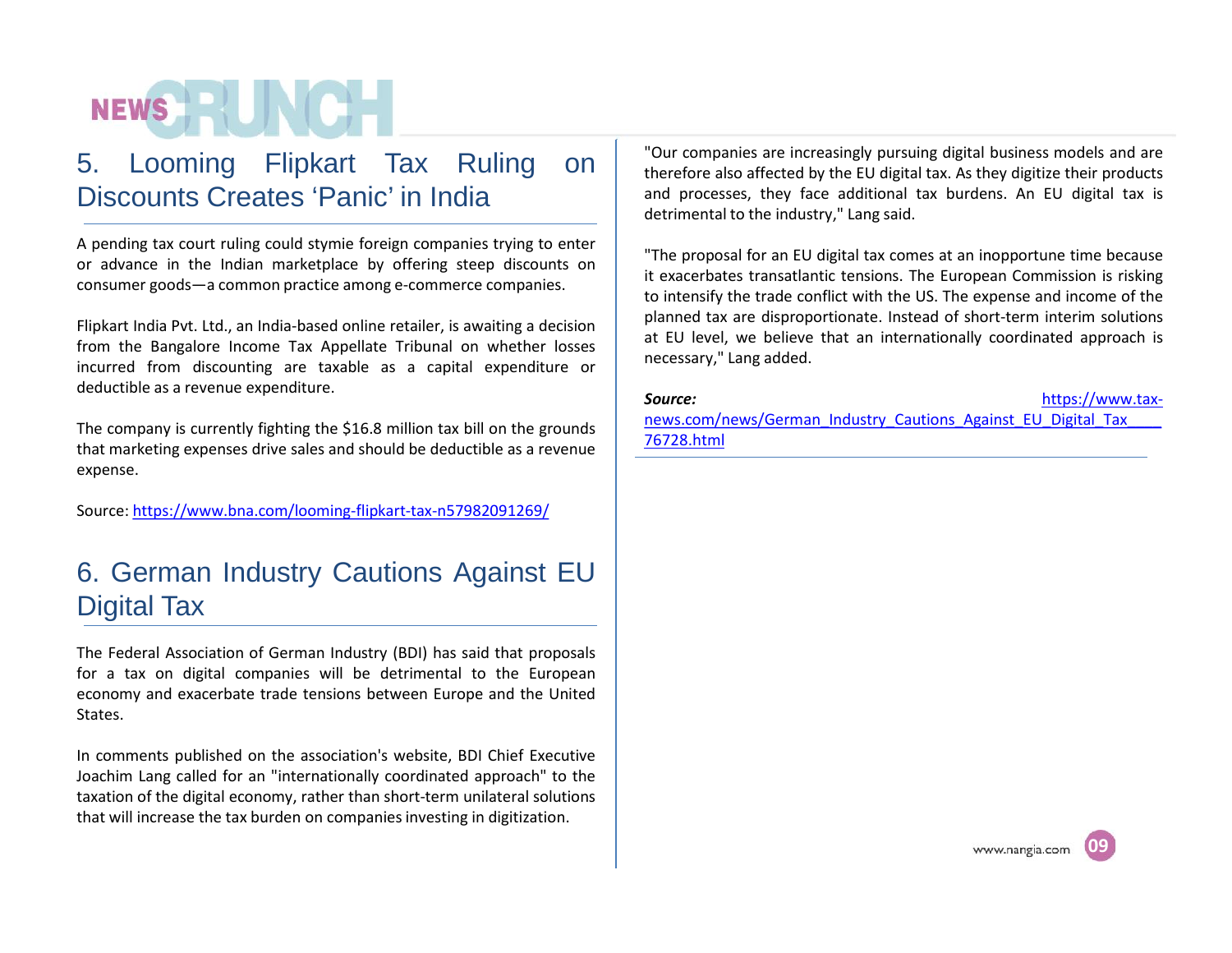# NEWS **EXISTENT**

7. Delhi ITAT holds CBDT Instruction No. 3/2003, quashes TPO reference on international transaction <5 cr



#### **Facts of the case**

Calance Software Pvt. Ltd. ("the taxpayer") engaged in providing software development and manpower placing services. During the assessment year ("AY") 2006-07, the taxpayer provides software development service to its Associated Enterprises ("AE") amounting to Rs. 2.15 Crores and benchmarked the transaction using CUP method. Subsequently, the Assessing Officer("AO") made reference to the Transfer Pricing Officer ("TPO") for determining the arm's length price ("ALP") of the international transactions under section 92CA of the Income Tax Act, 1961. However, TPO determined the ALP of the international transaction by applying TNMM and held that no benefit of the amended proviso to section 92C(2) was available to the taxpayer since the difference between ALP and value of international transaction is more the 5% of the international transaction.

**TRANSFER PRICING** Thereon, the aggrieved taxpayer filed the objection before DRP against the draft AO order. The DRP upheld the TPO's findings in the instant case.

> Being aggrieved by the DRP directions and final AO order, the taxpayer filed an appeal before Delhi Income Tax Appellate Tribunal ("ITAT"). The taxpayer filed an additional legal ground and submitted that the reference made to the TPO was bad in law as AO had not taken any approval from commissioner and the quantum of the international transaction was below Rs. 5 crores. For this purpose taxpayer placed reliance on CBDT instruction No. 3/2003, which provides that only cases where quantum of the international transaction was above Rs. 5 crores should be referred to the TPO. The taxpayer also relied upon the Instruction No. 3 of 2016 wherein it was categorically mentioned that all references made to TPO, which were not in consonance with the instruction of Board, should be withdrawn. Also, in support of its contention, the Taxpayer relied on jurisdictional HC ruling in **SPL's Siddhartha Ltd** and ITAT Special Bench ruling in **Aztec Software & Technology Services Ltd.**

> Further, the taxpayer also submitted that the TPO has wrongly applied the TNMM method as it was a settled position of law that when internal CUP was available the no other method is preferred by placing reliance on OECD Guidelines and decision of ITAT in **Inter Garden** (Bangalore). On the Other hand, Revenue submitted that the circular/ instruction was directive in nature and not mandatory and therefore, additional grounds should be dismissed.

#### **Proceedings before ITAT**

#### **ITAT'S Ruling**

ITAT accepted the taxpayer's contention that as per Instruction No. 3/2003 issued by the CBDT, the AO should have decided the issue of international transaction himself instead of referring the case to the



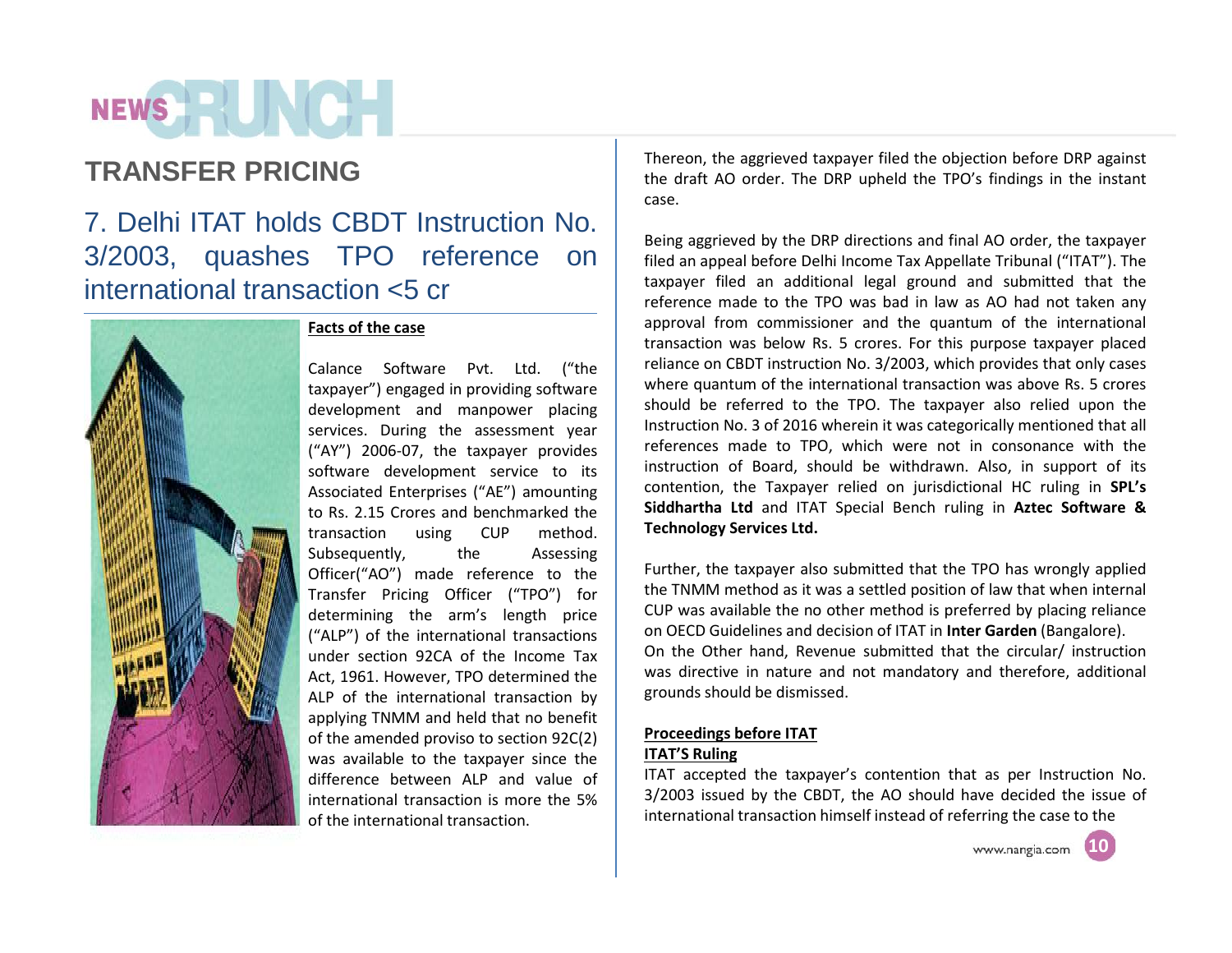TPO as the quantum of the international transaction was below Rs. 5 crores.

ITAT noted that the Hon'ble Supreme Court in the case of UCO Bank held that the *'Circulars can be adverse to the IT Department but still are binding on the authorities of the Income Tax Departments but cannot be binding on the taxpayer if they are adverse to the taxpayer'*. ITAT further relied on the case of**Aztec Software & Technology Service Ltd** which reiterates that the CBDT directions are mandatory and binding on the AO and CIT.

ITAT also places reliance on the Jurisdictional HC in the case of *SPL's Siddhartha Ltd.*wherein it was held that the "*It is trite that when a statue requires, a thing to be done in a certain manner, it shall be done in that manner alone and the court would not expect its being done in some other manner".*

Thus, ITAT allowed additional ground in the favour of the taxpayer.

#### **NANGIA'S TAKE**

*The verdict in the instant case reiterates that revenue department is bound to follow any circular / instructions that are mandatory and has binding force on the authorities of income tax department. Thus, the above judicial pronouncement by ITAT coupled with CBDT's new Instruction No 3/2016 which provides for risk based selection of cases for TP audits and restriction on the arbitrary powers used by the AO will certainly helps to streamline the TP audit process in India. As a result, this will curtail the number of cases being selected for scrutiny by the TPO and hence reducing mammoth TP assessments/ litigations.*

#### *Source: Calance Software Private Limited [TS- 196-ITAT-2018(DEL)- TP]*

### 8. HC upheld ITAT's order, allowing overhead expense allocation by JV partners to taxpayer

**Facts of the case**



International Metro Civil Contractors ("the taxpayer"), a joint venture ("JV") of 5 parties, was formed for executing a contract for Delhi Metro Rail Corporation. During the Assessment Year ("AY") 2005- 06, the Transfer Pricing Officer ("TPO") upon examination of the Agreement entered into between the taxpayer and the JV, noted that the agreement permitted the JV partners to allocate their head office expenses to the extent of 8.5% of turnover of the taxpayer, in their profit sharing ratio.

**0505**

Further, in this regard, the TPO disallowed the allocation of the head office expenses by the JV partners on the ground that 85% of the job was sub-contracted on back to back basis and other direct expenses were debited in the books of the taxpayer. Thus, basis the same, the TPO made an upward addition in the income of the taxpayer.

Aggrieved by the same, the taxpayer filed an appeal before the Commissioner of Income Tax Appeals [CIT(A)].

The CIT(A) post inspecting the facts of the instant case, set aside the order of TPO by noting that the TPO had not furnished substantial findings on record to indicate that debiting of overhead expenses were excessive on the basis of comparables, i.e. no benchmarking of the expenses.**11** www.nangia.com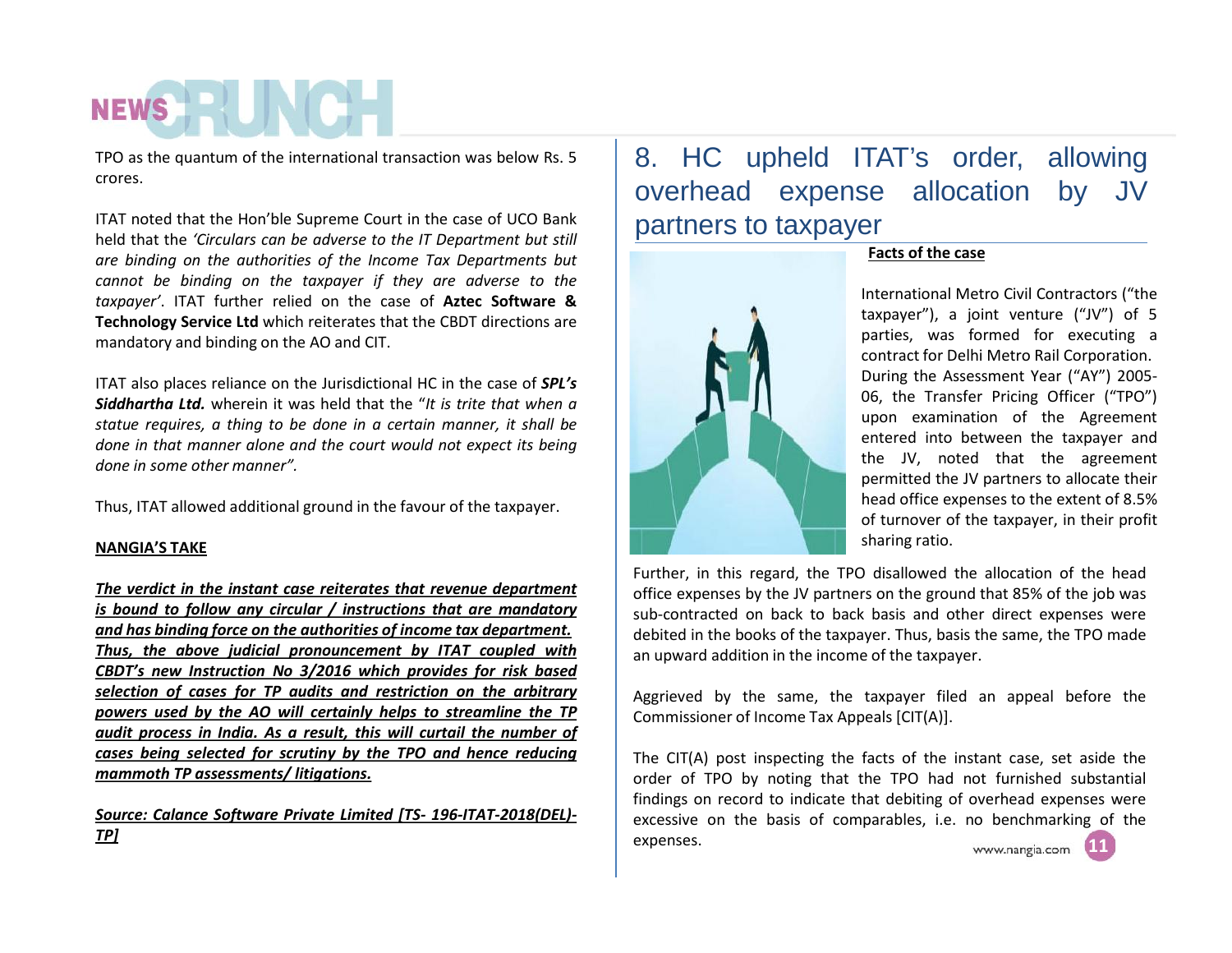Aggrieved, the Revenue filed an appeal before the Income Tax Appellate Tribunal ("ITAT").

#### **ITAT Ruling**

ITAT opined that the issue pressed by the TPO is basically one of finding of facts and the TPO failed to show that the same are perverse in any manner. Further, the ITAT observed that the TPO was not correct in stating that the taxpayer has not furnished details in support of 8.5% allocation of overhead office expenses. In this relation, the ITAT placed reliance on the Certificate of Auditors of JV partners indicating its overhead charges and the Agreement entered into between the taxpayer and the JV partners wherein the said percentage was clearly mentioned.

In addition to the above, the ITAT also noted, basis the similar facts of the instant case, the TPO did not challenge the claim of overhead expenses in the earlier AYs. After considering these facts, ITAT confirmed deletion of adjustment.

Being aggrieved by the ITAT order, the Revenue filed an appeal before Bombay High Court ("HC").

#### **The HC's Ruling**

HC noted that the issue urged by the Revenue was essentially one of findings of the facts on which both the CIT(A) and the Tribunal had upheld the taxpayer's stand. HC also observed that the Revenue had failed to show that the finding of the fact was perverse in any manner. Further, HC also noted that Tribunal had upheld the CIT(A)'s order on the fact for the subject AY, as there was no justification for enhancement the ALP by disallowing allocation of overhead expenses of the JV partners to the taxpayer.

Accordingly, the HC held that, "no substantial question of law arises for our consideration".

#### **NANGIA'S TAKE**

*The verdict in the instant case highlights the fact that back-up documentation, including comprehensive agreement serves as a vigorous defense mechanism before the tax authorities. Further, it also reiterates that burden of proof shifts to the tax department if the taxpayer presents reasonable arguments and provides sufficient evidence that its transactions are at arm's length. Accordingly, in order to prove that taxpayer's transactions are not at arm's length, the AO/TPO will have to follow the statutory provisions to determine ALP including methodical and detailed benchmarking analysis in compliance with the guidelines provided for in the Act and the Rules.*

*Source: Pr. CIT vs. International Metro Civil Contractors [TS-175-HC- 2018(BOM)-TP]*

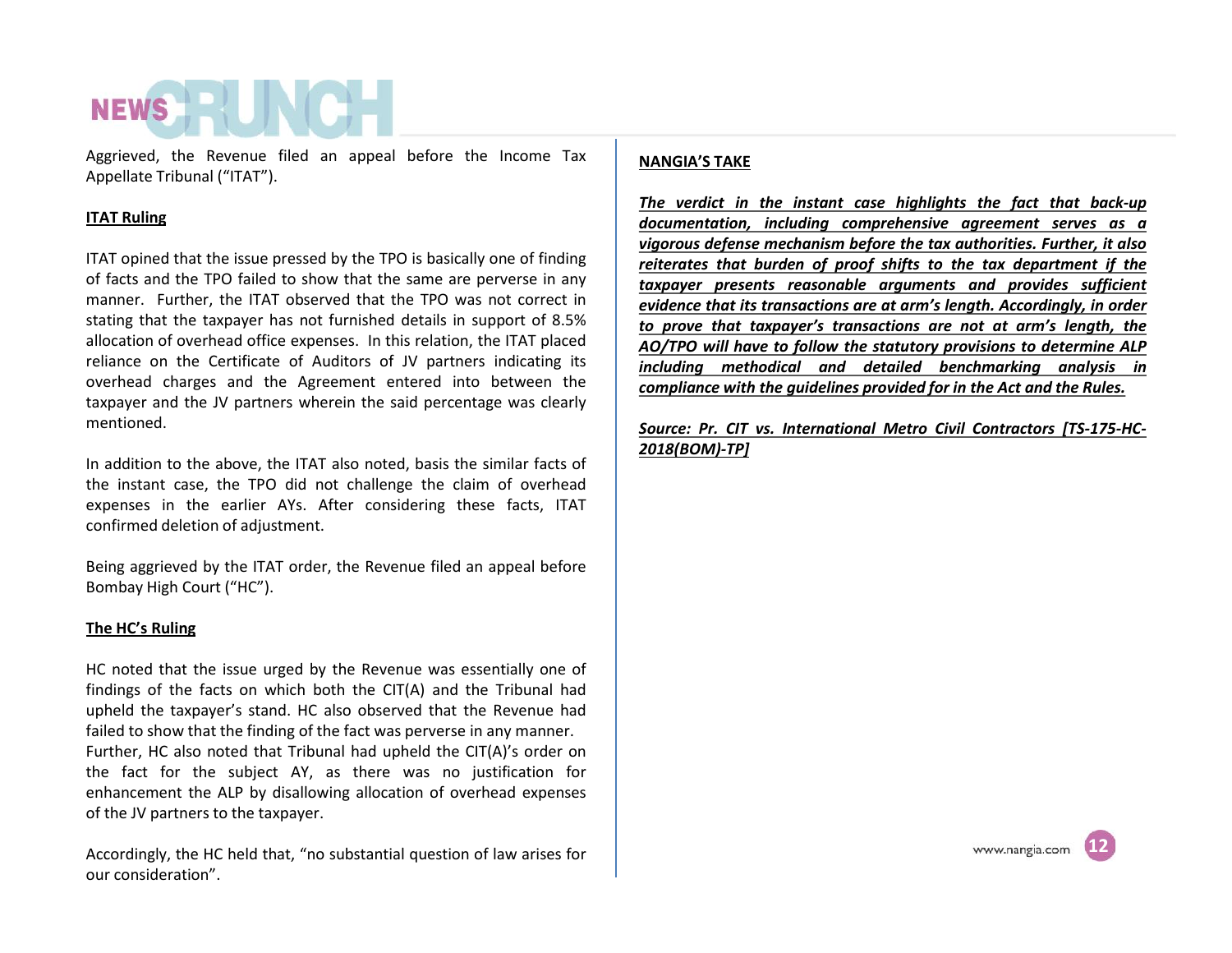9. ITAT directs separate benchmarking for consultancy services and explains mechanism of capacity adjustment



**Facts of the case**

Daikin Airconditioning India Pvt. Ltd. ["the taxpayer"], a subsidiary of Daikin Japan, is engaged in the business of import and sale of all types of refrigeration equipments and accessories. During the Assessment Year ("AY") 2009-10, Transfer Pricing Office ("TPO") made an upward adjustment of INR 18.19 Cr. on account of Advertising, Marketing and promotion *(*"*AMP")* expenses incurred by the taxpayer. Aggrieved by the same, taxpayer approached Dispute Resolution Panel ("DRP"), and post his directions, TPO reduced the adjustment to INR 5.58 Cr. During the AY 2009-10, the taxpayer capitalized the "consultancy fees" relating to setting up of manufacturing unit and aggregated the International transaction ("IT") of 'Payment of consultancy fee and training services' with the IT under manufacturing segment and benchmarked the same using Transactional Net Margin Method method ("MAM").

The TPO rejected the aggregation approach adopted by the taxpayer on the ground that taxpayer had not undertaken any manufacturing activity during the AY 2009-10 and benchmarked the aforesaid transaction by using Comparable Uncontrolled Method ("CUP") as the MAM and determined the ALP at NIL, post considering payment of consultancy charges as a separate transaction and thereby made a TP adjustment of INR 7.94 crore.

Further, the taxpayer claimed 'idle capacity adjustment' in the manufacturing segment. The TPO rejected the same on account of absence of any reliable data and lack of uniformity in computing the percentage of capacity utilization.

Aggrieved, the taxpayer filed an appeal before Delhi Income Tax Appellate Tribunal ("ITAT").

#### **Proceedings before ITAT ITAT's Ruling**

#### **Taxpayer's Plea with respect to AMP expenses**

The ITAT relied on the findings in the taxpayer's own case of AY 2006-07 to 2008-09, held that selling expenses should not be considered within the ambit of AMP expenses and restored the case back to the AO/TPO for taking fresh decision following earlier years.

#### **Taxpayer's Plea on account of capitalizing consultancy fees**

("TNMM") as the most appropriate we dansactions and further relying on the runng in **Graner**<br>**Ltd. [TS-202-ITAT-2016(DEL)-TP**] approved TPO's segregation. ITAT rejects taxpayer's approach of aggregating the transaction of 'payment of consultancy fees' with manufacturing activity for AY 2009- 10 and AY 2010-11 due to absence of close connection between the two transactions and further relying on the ruling in *Gruner India Pvt.*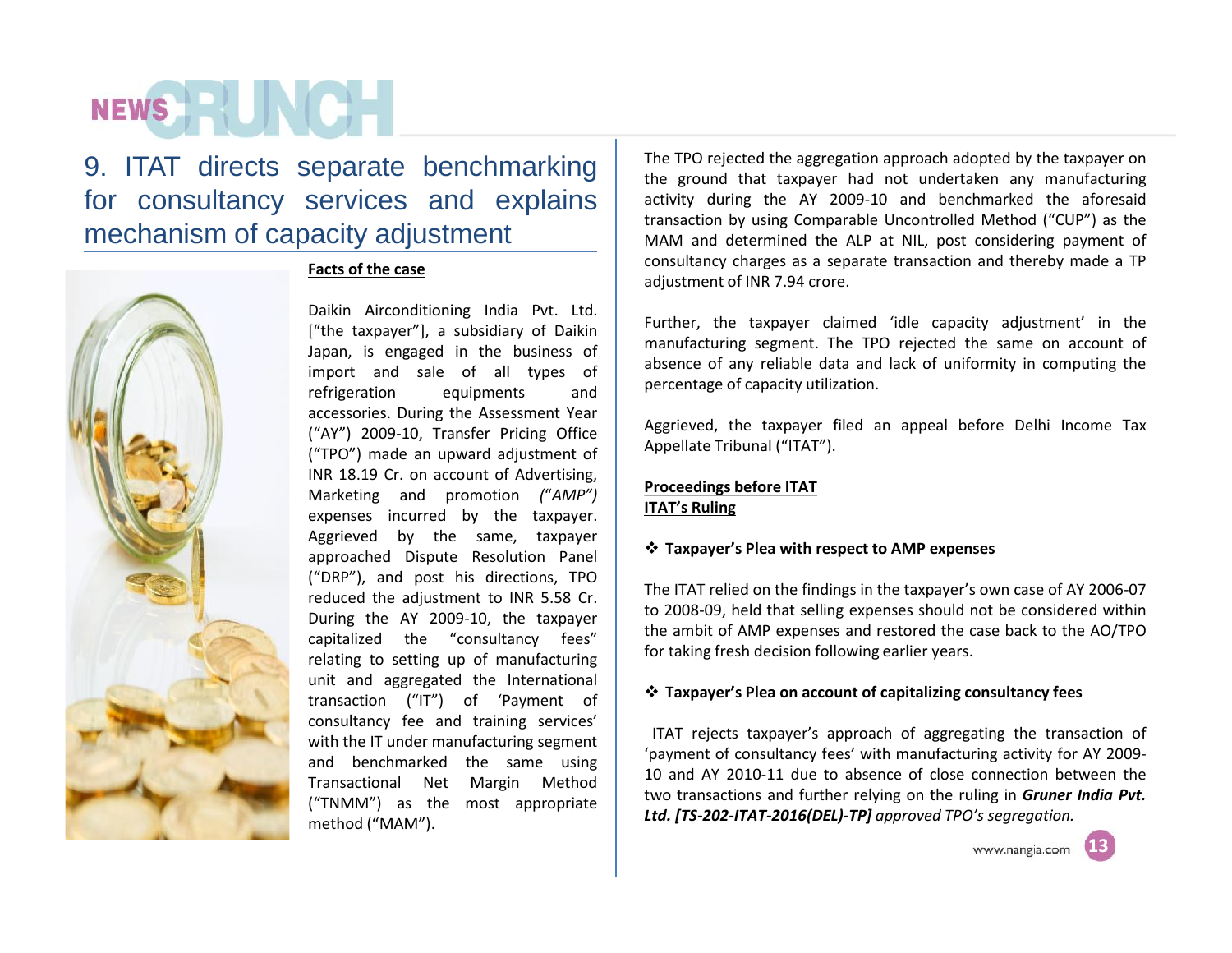Additionally, the TPO's act of determining ALP at Nil on account of stating that no benefit was received by the taxpayer from these services is contrary to the ruling of*Delhi High Court in Cushman & Wakefield India Pvt. Ltd*, thus remits matter to AO/TPO to follow directions in Cushman & Wakefield ruling after giving reasonable opportunity of being heard to taxpayer.

#### **Taxpayers plea regarding acceptance ofcapacity adjustment in manufacturing segment**

Regarding Taxpayer's claim for grant of capacity under-utilization adjustment in manufacturing segment for AY 2010-11, ITAT explains step by step mechanism for computing capacity under-utilization adjustment.

Further, due to absence of financials of comparables, the computation of adjustment is remitted to AO/TPO with a direction that the adjustment should be computed with respect to "Installed Capacity" and not "Licensed Capacity".

#### **NANGIA'S TAKE**

*The verdict in the instant case reiterates the fact that Aggregation of transactions or 'blended Transaction approach' is a wide-spread exercise for benchmarking the transactions when the transactions are closely interlinked. Further, Capacity under-utilization by enterprises is a factor affecting net profit margin because lower capacity utilization results in higher per unit costs, which, in turn, results in lower profits at a transactional or unit level. Accordingly, there is no doubt regarding the need for aforesaid adjustments, however the issue is about the reasonable accuracy in the mechanism for such adjustments; so long as a reasonable adjustment mechanism can be employed, objections to the adjustment by the tax authorities won't sustain.*

**Source: Daikin Airconditioning India Pvt. Ltd.** *[TS-176-ITAT-2018(DEL)- TP]*

### **GST**

### 10. No IGST on overseas trading absent importation of goods into India



#### **Facts of the case**

Applicant is in the business of trading in spices and spice products. Applicant has two modes of transactions. In the first kind, the applicant receives order from a customer in USA for the supply of spice products. Applicant will place a corresponding order to a supplier in China for supplying the goods ordered by the customer in USA. The supplier in China, based on the request of the applicant, ship the goods directly to the customer in USA. In other words, the goods do not come to India. The Chinese supplier issues invoice to the applicant, for which, payment will be made by the applicant in due course. Subsequently, the applicant will raise invoice on the customer in USA, and collect the proceeds.

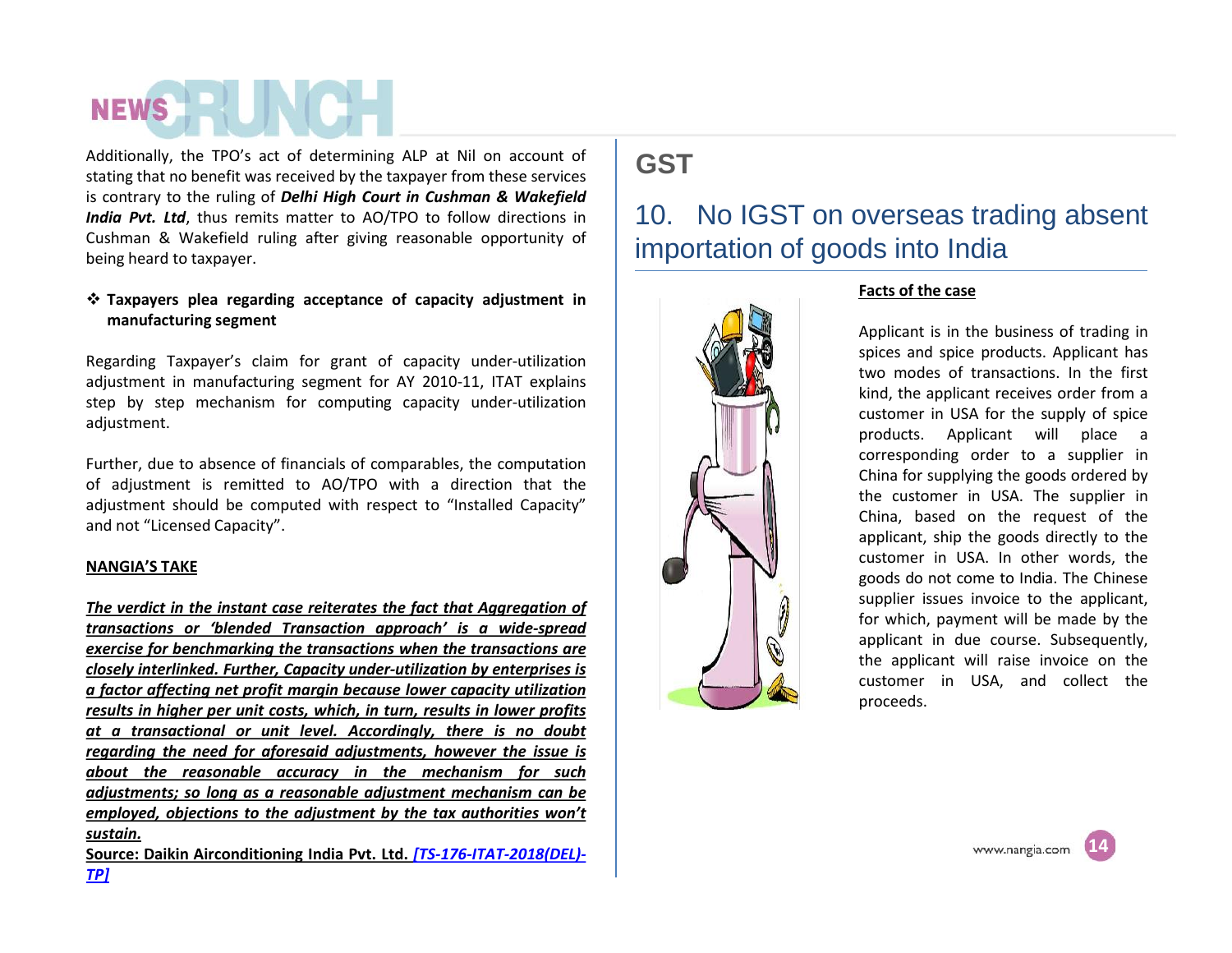#### **PROVISIONS AND ANALYSIS**

- $\cdot$  As per Section 2(10) of the Integrated Goods and Services Tax ('IGST') Act, "import of goods" means bringing goods into India from a place outside India;
- $\cdot$  As per Section 7(2) of the IGST Act, supply of goods imported into the territory of India, till they cross the customs frontiers of India, shall be treated to be a supply of goods in the course of inter-state trade or commerce;
- $\cdot$  As per Section 5(1) of the IGST Act, there shall be levied a tax called the IGST in all inter-state supplies of goods or services or both, except on the supply of alcoholic liquor for human consumption, on the value determined under Section 15 of the Central Goods and Services Tax Act, and at such rates, not exceeding forty percent, as may be notified by the Government on the recommendations of the Council and collected in such manner as may be prescribed and shall be paid by the taxable person;
- $\cdot \cdot$  Provided that the integrated tax on goods imported into India shall be levied and collected in accordance with the provisions of Section 3 of the Customs Tariff Act, 1975, on the value determined under the said Act at the point when duties of customs are levied on the said goods under Section 12 of the Customs Act, 1962.
- $\cdot \cdot$  The Customs Tariff Act, 1975 was amended by The Taxation Laws Amendment Act, 2017 by introducing sub-section (7) in Section 3 of the Customs Tariff Act, 1975 with effect from 01.07.2017 to enable collection of IGST on the goods imported.
- \* From a combined reading of the above provisions of the IGST Act, 2017, the Customs Tariff Act, 1975, and the Customs Act, 1962, it is evident that IGST on goods imported into India shall be levied and collected at the point when duties of customs are levied on the said

goods under Section 12 of the Customs Act, 1962 i.e. on the date determined as per provisions of Section 15 of the Customs Act, 1962.

- $\div$  When a question regarding the leviability of IGST on High Sea Sales of imported goods and point of collection thereof was raised before the Central Board of Excise and Customs [CBEC], the CBEC by *Circular No. 33/2017-Customs* dated 01.08.2017 had clarified that IGST on high sea sale(s) transactions of imported goods, whether one or multiple, shall be levied and collected only at the time of importation i.e. when the import declarations are filed before the Customs authorities for the customs clearance purposes for the first time. Further, value addition accruing in each such high sea sale shall form part of the value on which IGST is collected at the time of clearance.
- $\div$  The clarification given by the CBEC in the above Circular regarding the leviability of IGST and the point of collection thereof in respect of high sea sales of imported goods is, mutatis mutandis, applicable in the case of the applicant.

#### **RULING**

The ruling delivered by Shri. Senthil Nathan S (Member, CGST) and Shri. N. Thulaseedharan Pillai (Member, SGST) ruled out that **t**he goods are liable to IGST when they are imported into India and the IGST is payable at the time of importation of goods into India. The applicant is neither liable to GST on the sale of goods procured from China and directly supplied to USA nor on the sale of goods stored in the warehouse in Netherlands, after being procured from China, to customers, in and around Netherlands, as the goods are not imported into India at any point.